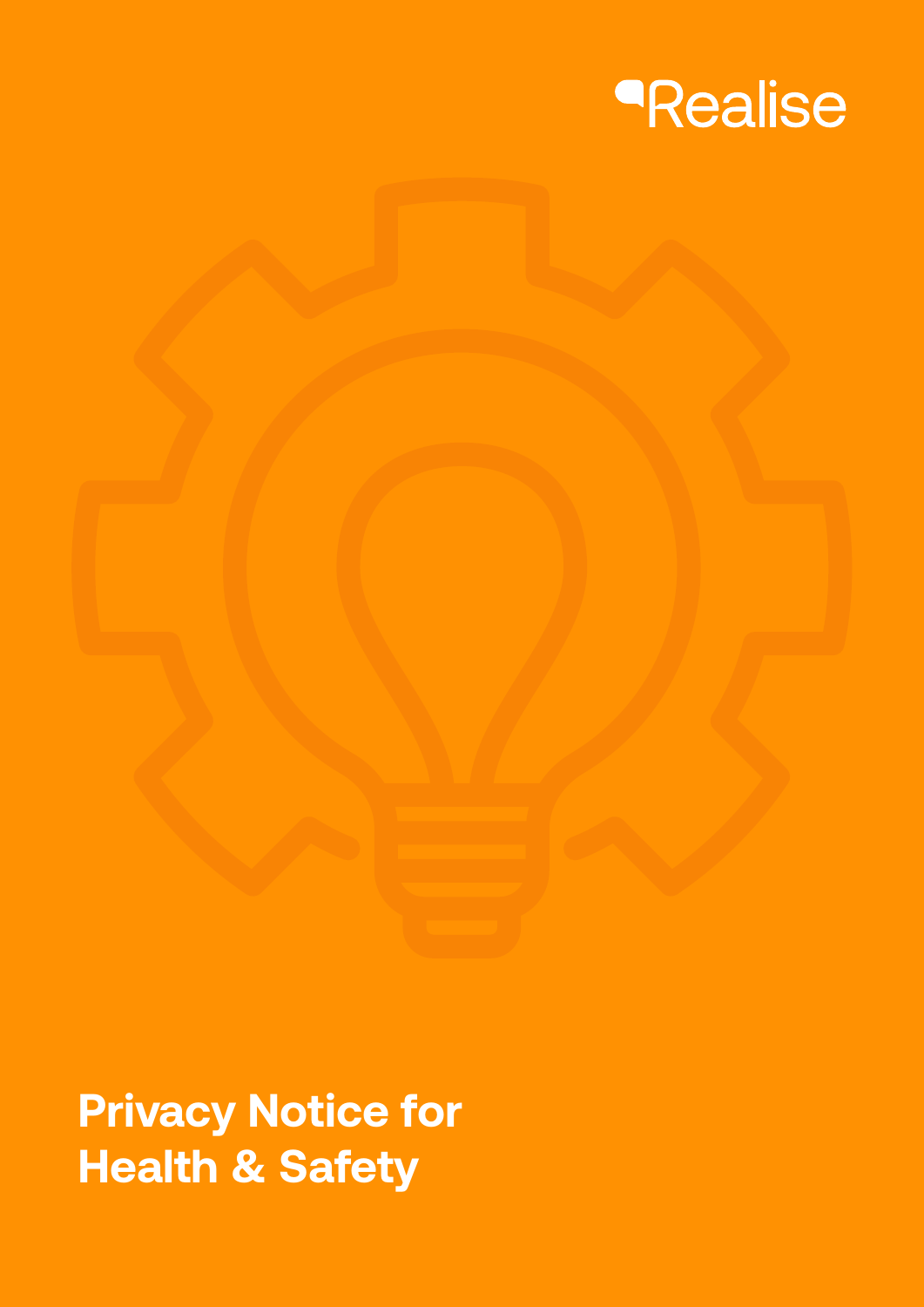## **1. Statement of General Policy**

It is our policy and commitment that our operations be executed at all times by suitably trained and competent personnel in such a way as to ensure, so far as is reasonably practicable, the wellbeing of our employees and all persons affected by our activities. Our goal is to undertake our activities on an incident free basis. The effective and robust management of Health & Safety is paramount to our business and business activities.

Our adherence to Quality, Safety, Health & Environment Management, will be achieved through management and leadership. To achieve the high standards expected, we believe that this must be driven from the top down through visible leadership and commitment by including regular audits, reviews, meetings and training. All leaders and staff have a responsibility to work together ensuring statutory guidance and safety best practice are adhered to all the time. We ensure that all employees, learners, visitors, to our sites, contractors and partners understand the legal requirements for themselves and for each other in meeting the requirements set out in statute and herein.

We as Realise Learning & Employment endorse the following commitment to:

Identify and comply with all applicable legal requirements relating to an incident free environment for our employees, learners, contractors and visitors in the communities we operate to keep everyone safe.

Strive for continuous improvement in our processes and services through the involvement and consultation of all employees, contractors and others in the development and implementation of effective integrated management systems programs and procedures and by setting the appropriate leading and lagging Target and Objectives.

Provide safe and healthy working conditions for the prevention of work related injury and ill health. Regardless of workplace, or indeed if staff are working from home, Realise expects all staff to follow the same safe working practices and apply this policy at all times.

Promote a positive culture based on performance through the effective identification of hazards, management & control of risks, investigation of incidents, near misses, implementation of appropriate corrective action and the sharing of lessons learnt.

Ensure that all employees are aware of their statutory duties and take care of their own wellbeing and that of their colleagues.

All visitors, learners, contractors and employees have the empowerment to stop work in progress if a significant risk is observed that could lead to injury, damage to equipment or the environment.